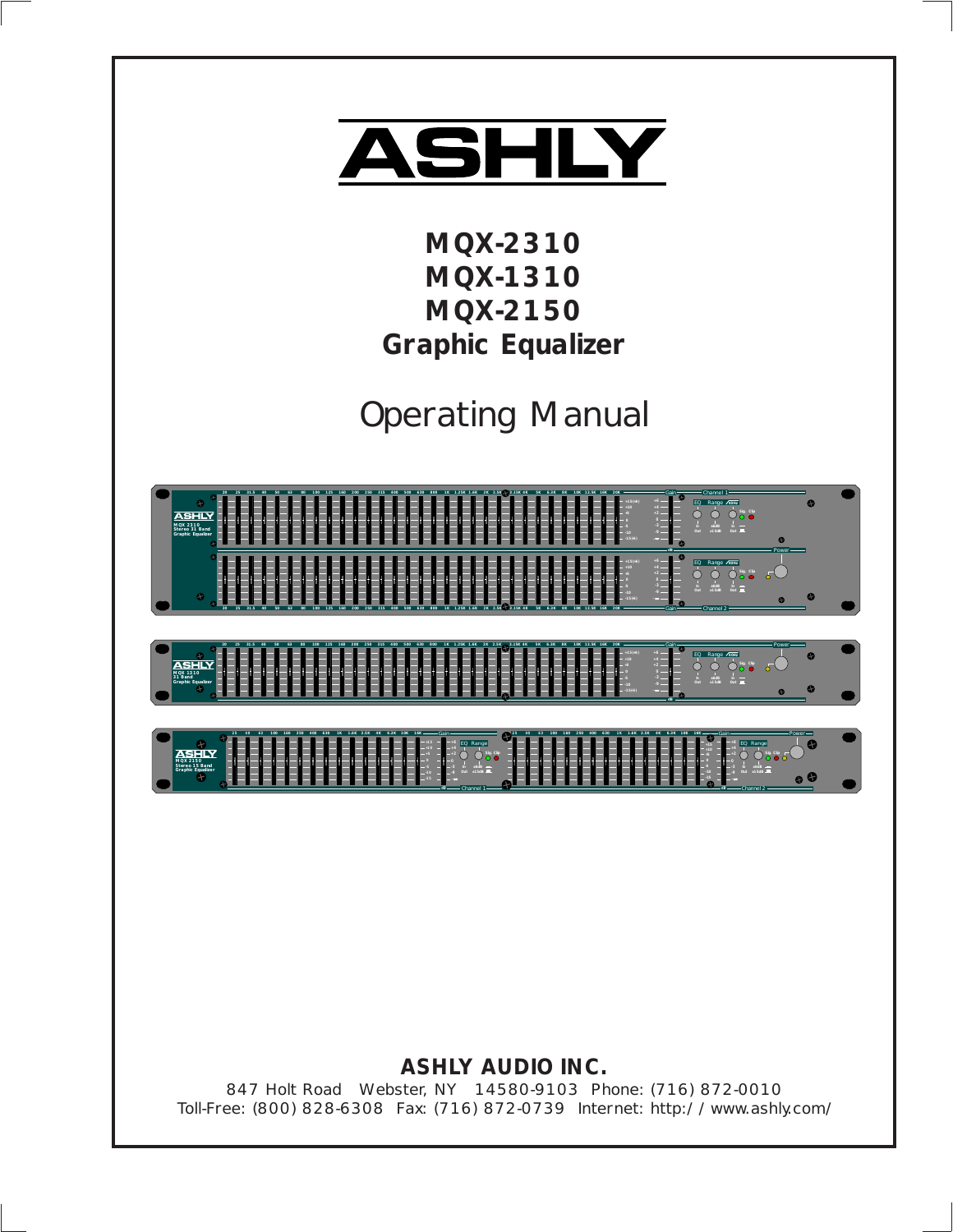# Table Of Contents

| 1                       |  |
|-------------------------|--|
| 2                       |  |
| 3                       |  |
| $\overline{\mathbf{4}}$ |  |
| 5                       |  |
| 6                       |  |
| 7                       |  |
| 8                       |  |
| 9                       |  |
|                         |  |
|                         |  |
|                         |  |
|                         |  |

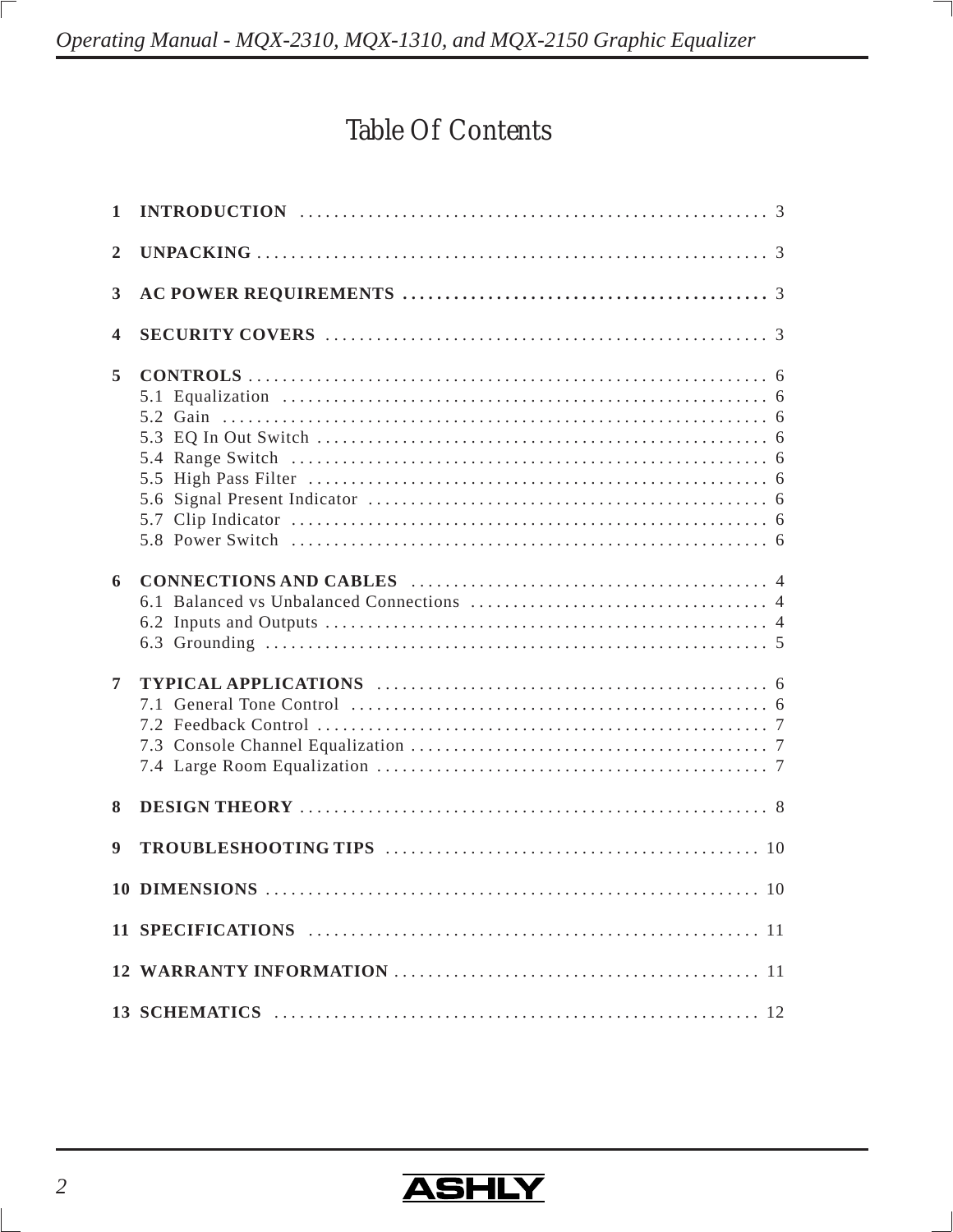#### **1. INTRODUCTION**

Congratulations on your purchase of an Ashly MQX series graphic equalizer. The MQX series follows our popular GQX equalizers with the same quality you expect from Ashly, only in a smaller package. Where most "mini-equalizers" use 20mm faders, Ashly uses custom built professional quality 25mm faders for maximum resolution and long life. The audio connectors include 1/4" jacks, XLR, *and* terminal block on both inputs and outputs, along with a provision for lifting input ground. We continue using "Q" enhanced Wein bridge filters and interleaved summing for constant "Q", low ripple, and minimum filter interaction.

#### **2. UNPACKING**

As a part of our system of quality control, every Ashly product is carefully inspected before leaving the factory to ensure flawless appearance. After unpacking, please inspect for any physical damage. Save the shipping carton and all packing materials , as they were carefully designed to reduce to minimum the possibility of transportation damage should the unit again require packing and shipping. In the event that damage has occurred, immediately notify your dealer so that a written claim to cover the damages can be initiated.

The right to any claim against a public carrier can be forfeited if the carrier is not notified promptly and if the shipping carton and packing materials are not available for inspection by the carrier. Save all packing materials until the claim has been settled.

#### **3. AC POWER REQUIREMENTS**

A standard IEC-320 AC inlet is provided on the rear panel of each MQX equalizer to accept the detachable power cord shipped with the unit. Units distributed within the United States are preselected for 120VAC, 60Hz and should be plugged into a standard NEMA 5-15 3 wire grounded AC receptacle. Most units distributed outside the US are preselected and labeled for 240VAC, 50-60Hz and are shipped with the appropriate power cord.

All MQX equalizers will perform normally from 95 to 125 volts AC. An internal line fuse is used. In the event of fuse failure, refer to a qualified service technician for servicing. Power consumption is 18 watts.

#### **4. SECURITY COVERS**

For installations where it is desirable to protect the front panel controls from tampering or accidental misadjustment, use the Ashly security cover, which is available in both single and double rack space sizes. Installation is simple and does not require removal of the equipment from your rack. See your Ashly dealer for details.



*Ashly Security Cover Installation*

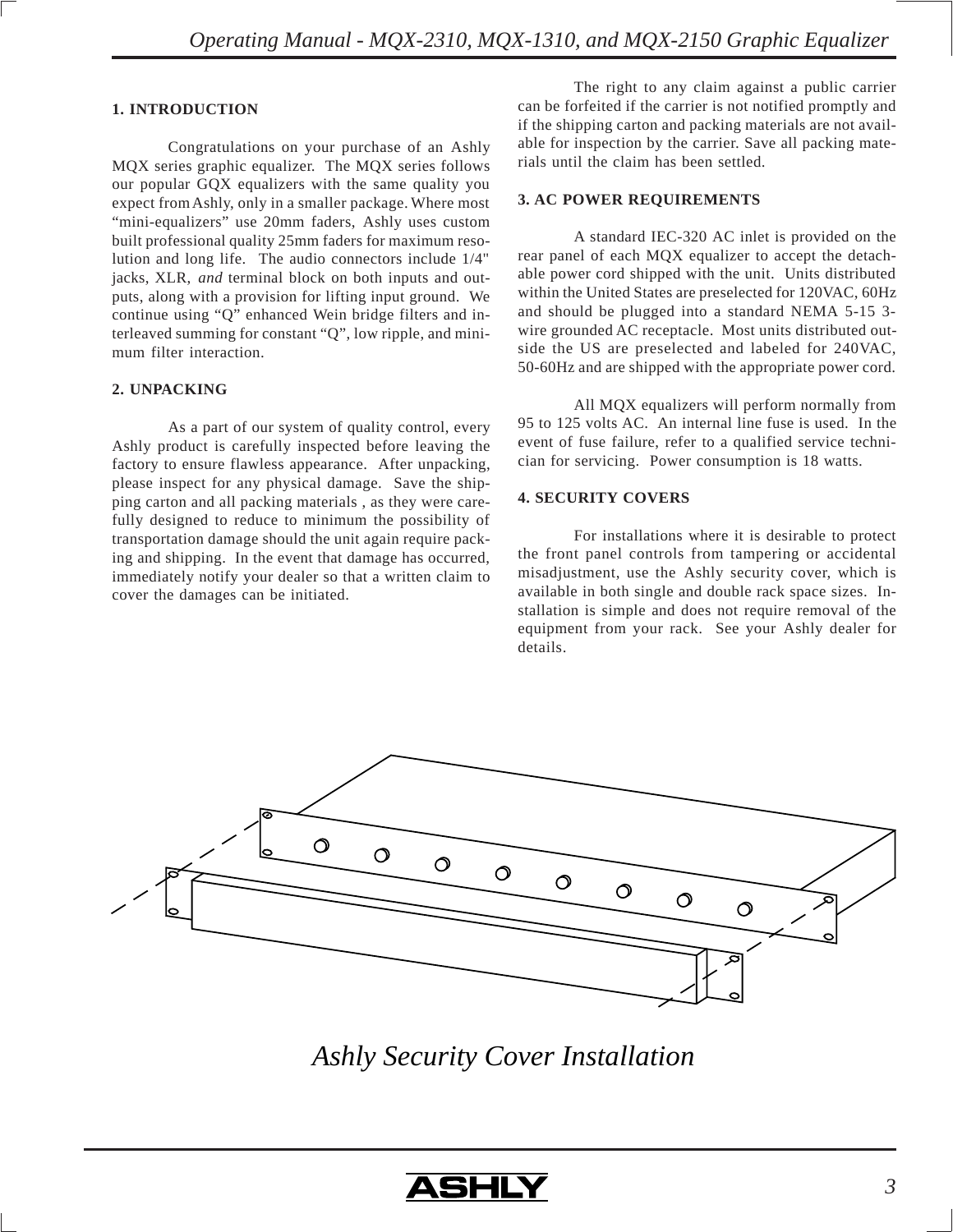

#### **5. CONTROLS**

#### 5.1 Equalization

The individual equalization faders adjust the boost or cut at each filter frequency. There are 31 of these faders per channel on the MQX-1310 and MQX-2310 third octave models, and 15 faders per channel on the MQX-2150 two-thirds octave model. By adjusting a combination of faders, an overall frequency response can be developed and the physical position of the faders will give an approximate visual indication of this response.

#### 5.2 Gain

The gain control adjusts the overall gain of the equalizer when the EQ switch is "in". It is generally used to compensate for level changes due to the equalization process, but can also allow the equalizer to adjust overall system level and gain structure. Overall gain with this control is from  $+6dB$  to  $-\infty$ .

#### 5.3 EQ In/Out Switch

This switches the Graphic Equalization and Gain adjustments. This way, the effect of any equalization can be compared to a "flat" response. This switch does not defeat the High-pass filter.

#### 5.4 Range Switch

This switch selects the operating range of the individual equalization faders to either  $\pm 15$ dB or  $\pm 6$ dB. The  $\pm 15$ dB settings should be used when much equalization is needed. The ±6dB setting allows finer resolution on the fader settings.



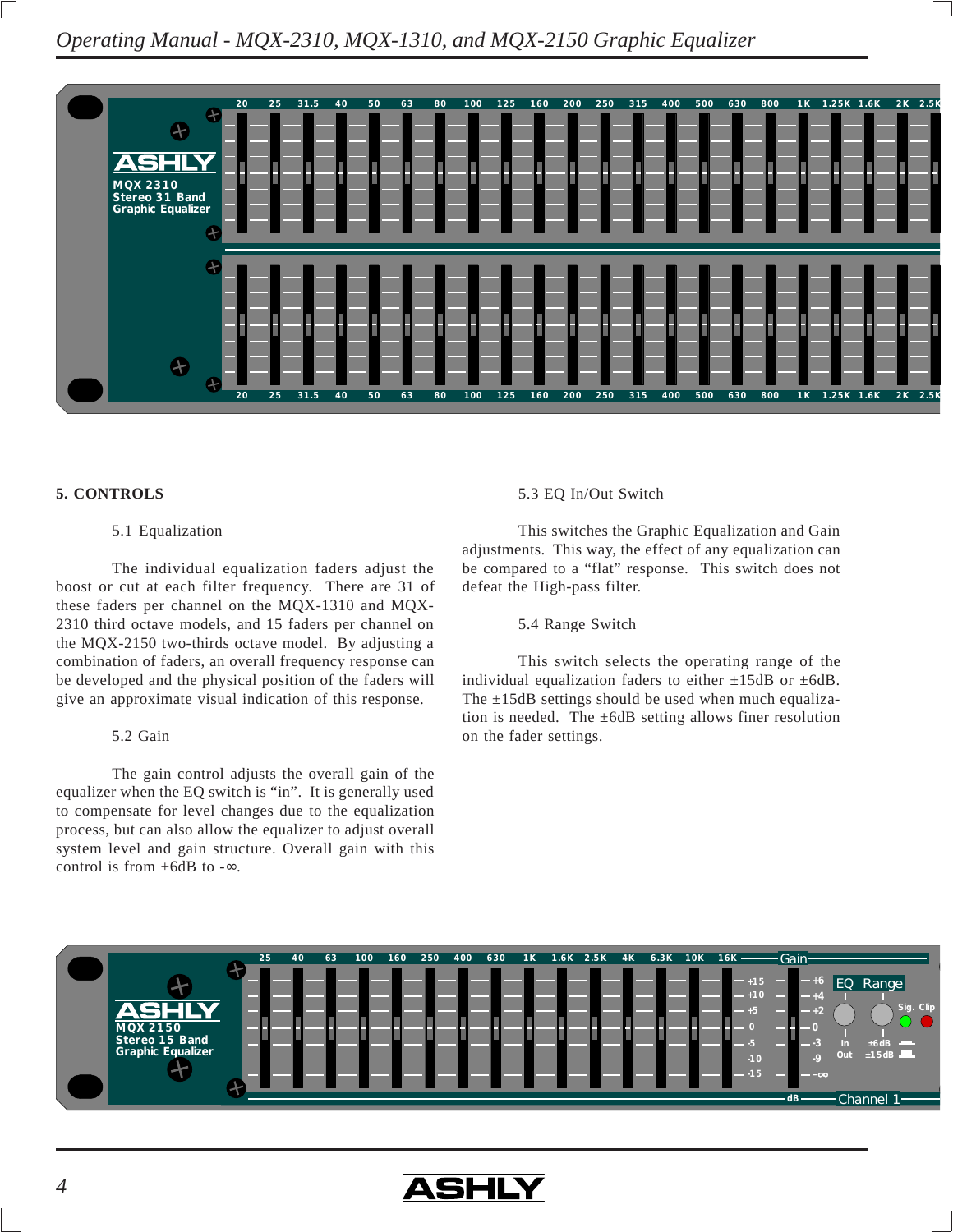

#### 5.5 High-Pass Filter

The high-pass filter can be used to supplement the frequency response achieved by the bandpass filters. It's function is to "roll off" low end response to eliminate subsonic interference like wind noise, floor rumble, and boomy microphone pops. The high-pass frequency on the 31-band models is fixed at 40Hz with an 18dB/octave slope. The MQX-2150 has an internally switched 20Hz high-pass filter which can be disabled by a qualified service technician.

#### 5.6 Signal Present Indicator

A green LED indicates when input signal to the equalizer is above -20dBu. EQ or Gain settings have no effect on this indicator, as it only tells you the level of signal applied to the equalizer.

#### 5.7 Clip Indicator

The red Clip LED turns on when any signal within the audio path exceeds +19dBu. Clipping can be detected at the input stage, gain stage, or at the equalizer output.

#### 5.8 Power Switch

This front-panel push-button switches the AC power to the unit. The adjacent yellow LED indicates when the unit is powered on. If the yellow LED does not light, check to see if the unit is plugged into a live outlet. If there is still no light, refer the unit to a qualified service technician for possible fuse replacement.



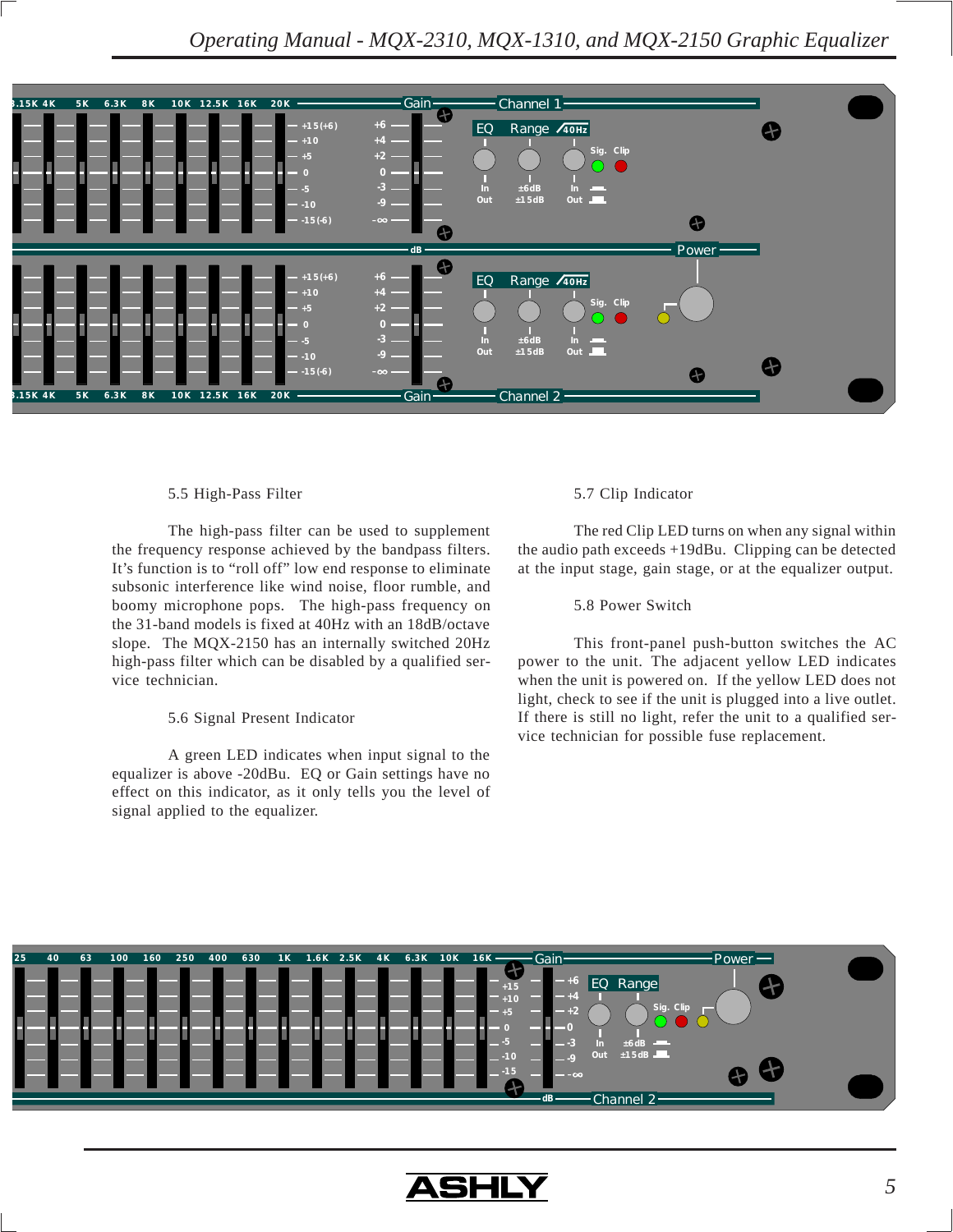

#### **6. CONNECTIONS AND CABLES**

#### 6.1 Balanced vs. Unbalanced Audio Connections

Balanced signal connections are preferred in pro audio applications because of their improved immunity to induced hum and noise. A properly shielded and wired balanced input stage on any product will by design reject most unwanted noise picked up by the cable as well as minimize ground loop problems. Therefore it is always advantageous to use balanced connections when running signal more than ten or fifteen feet, although particularly noisy environments (high RFI, EMI, etc.) may require that even short cabling be balanced.

Unbalanced connections are used mostly for short distance, high level signals (0dBu nominal). Most external EMI noise pick-up will be masked under the noise floor of the signal, assuming there is little or no gain following the unbalanced signal. If a gain stage does follow a signal, or if externally sourced noise persists, use balanced connectors. The main advantage of unbalanced connectors is cost, as an unbalanced (tip-sleeve) plug costs less and is easier to wire than a balanced (TRS) plug.

#### 6.2 Inputs and Outputs

Your MQX equalizer is provided with three different connector types. 1/4" TRS (tip-ring-sleeve) phone jacks, three pin XLR connectors, and screw terminals will allow interfacing to most professional audio products. Ashly TRS balanced connections use the tip as (+) and the ring as (-) signal, with sleeve used for ground. Ashly XLR connectors use pin 2  $(+)$  and pin 3  $(-)$  with pin 1 ground. Inputs are active balanced using precision 1% metal film resistors. Outputs are "pseudo-balanced", which means they have balanced impedance with a singleended signal source, and can be wired balanced or unbalanced. When possible, we recommend balanced connections between all components in your system.

*If inputs are used unbalanced, the signal should be on the (+) connection and the (-) connection must be tied to ground, or signal loss will result.* While a mono phone plug used as an unbalanced connection will automatically ground the (-) ring of the jack, XLR and screw terminals will not automatically do this so attention must be given to proper wiring.



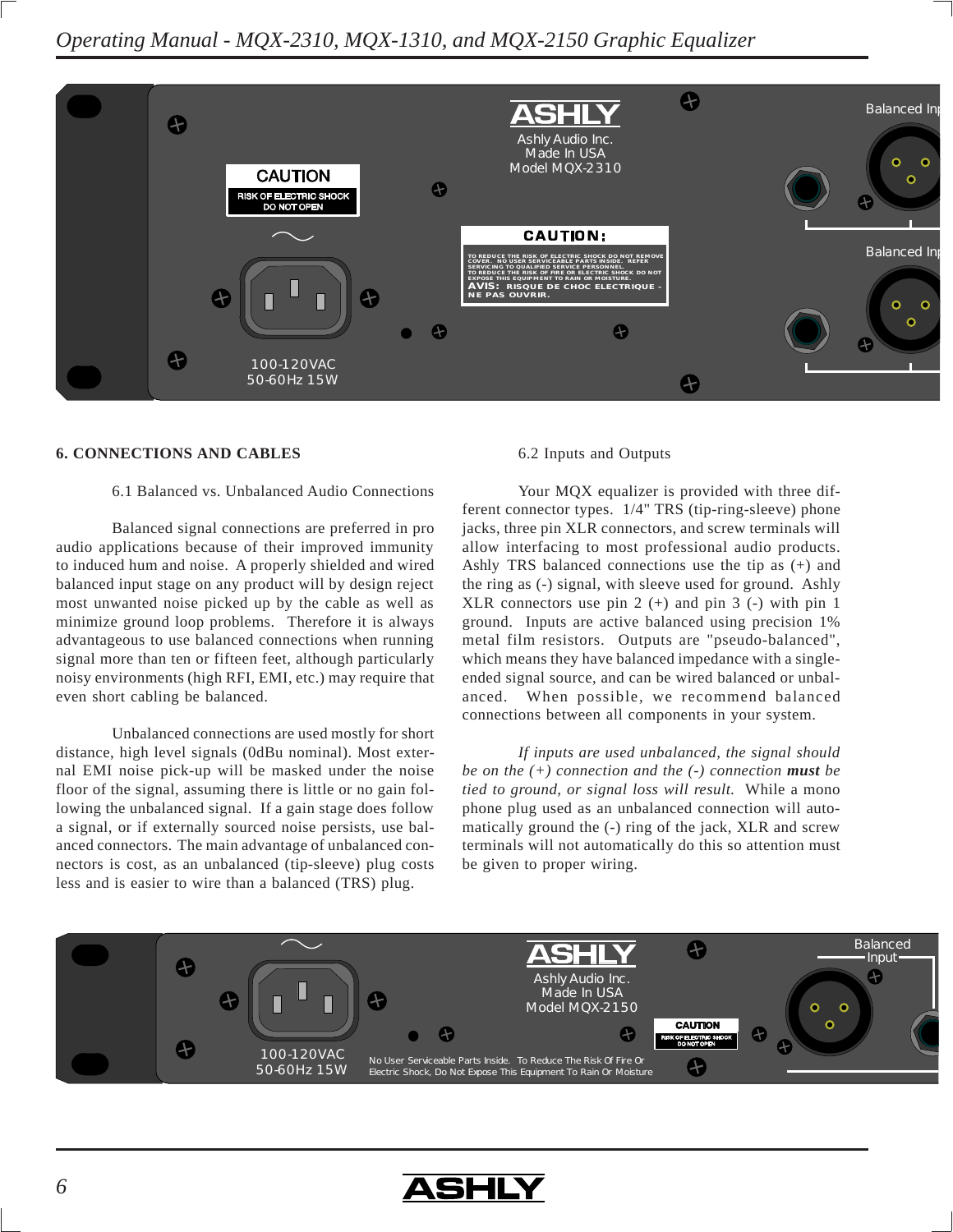

#### 6.3 Grounding

The terminal strip has two ground connections, one for input ground and one for chassis ground. The equalizer is shipped with a jumper strap connecting these two grounds. Normally, this strap should be left in place so the chassis and input grounds are connected. In a rackmount installation where the equalizer is connected to other equipment with unbalanced inputs or outputs and the rack itself provides a good electrical connection between the equalizer chassis and the other equipment, it may be desirable to remove this strap to isolate the input ground from chassis ground and avoid a ground loop. Unless you have such an installation and have a hum problem you can't solve by other means (ie: using balanced input and output connections), leave the ground jumper strap in place.



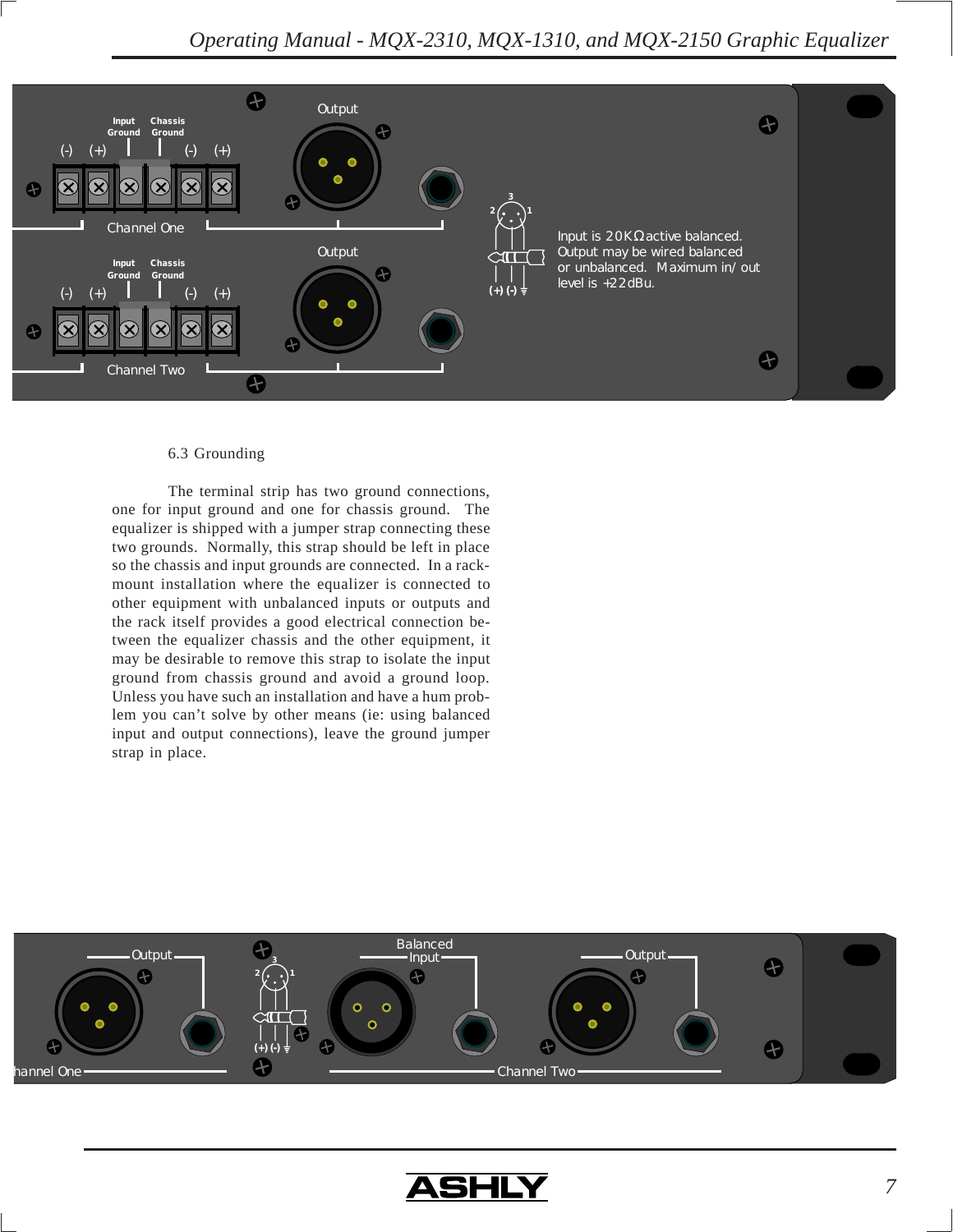#### **7. TYPICAL APPLICATIONS**

#### 7.1General Tone Control

The graphic equalizer is a very useful device for general tone shaping because it is intuitive and easy to adjust. The visual reference provided by the slider position gives an approximate idea of the frequency response generated, with the lower frequencies on the left and higher frequencies on the right. To use the power of an equalizer effectively, you need to translate your idea of the tone you want to produce into a range of numerical frequencies. This is simple after a little practise. Here are a few references which are useful for starting points:

Very low bass (the "wind" in a kick drum, almost felt as much as heard -40Hz-80Hz.

The low register of a male voice - 200Hz

The low register of a female voice - 350Hz

Lower midrange ("warmth" frequencies) -400Hz-1KHz

Upper midrange ("harshness", snare drum "bite", "hot" sound) -2.5KHz-4KHz.

Sibilance ("sss" sounds, cymbal "sizzle") - 8KHz-15KHz.

Try using these starting points as a guide when you want more or less of these types of sounds. Adjust by ear from there. It is always a good idea to remember that a little equalization usually works out much better than a lot, and that there are many audio problems which can not be solved with equalization alone.

7.2 Feedback Control

A graphic equalizer can be used to provide some control over moderate feedback problems, but does not have enough flexibility or resolution to handle severe situations. You will achieve the best results when you can eliminate one or two feedback points by setting one or two sliders for no more than a 6dB cut. Often you can find a feedback point by boosting sliders in succession to determine which frequency ranges contain the feedback modes, and then cutting those ranges. Be very careful in this process to avoid explosive feedback and possible system and hearing damage! If you find feedback points with many equalizer bands, remember that cutting every band may not help (all you will do is reduce system gain).

The combination of a graphic equalizer for tone control and a parametric equalizer (such as the Ashly PQX-571 or PQX-572) for feedback control is highly recommended.

7.3 Console Channel Equalization

Many mixing consoles provide only simple equalization for individual channels. If your console has channel inserts, you can patch your graphic equalizer into a channel that's being used for something important and use it to tailor the sound of this channel exactly the way you want.

#### 7.4 Large Room Equalization

Large rooms tend to suffer from multiple reflections with long time delays, long reverberation times, and "ring-modes", all of which lead to reduced intelligibility and a generally "muddy" sound. As sound travels long distances through the air, high frequencies are attenuated more than low frequencies. In general, large rooms benefit from some low frequency roll-off, high frequency boost, and attenuation of ring mode frequencies. As in the case of feedback control, a graphic equalizer can help reduce an isolated ring-mode or two, but a tunable narrow-band equalizer such as a parametric is more effective here.

#### **8. DESIGN THEORY**

While most graphic equalizers look very much the same, there are several important differences in the circuitry used to implement various designs.

Perhaps the major differences are in the filters. Some equalizers use a filter made of a capacitor, an inductor, and a resistor, or "RLC" filter. The advantage here is simplicity, but the real disadvantage is the inductor itself. An inductor is a coil of wire with a core of some sort. Inductors are susceptible to hum fields and they are large and expensive.

Other equalizers use the same basic approach, but replace the inductor with a "simulated inductor", which is actually a circuit comprised of an amplifier, a capacitor, and a couple of resistors. This adds parts but is less expensive than a real inductor. The problem with this approach is that simulation is less than ideal; it produces an inductor with high resistive loss resulting in poor curve shape when used in a filter.

Another problem with "RLC" designs is that large capacitors must be used for the lower frequency filters, limiting the choice to large, expensive non-polar types or electrolytic capacitors with poor audio performance. Also,

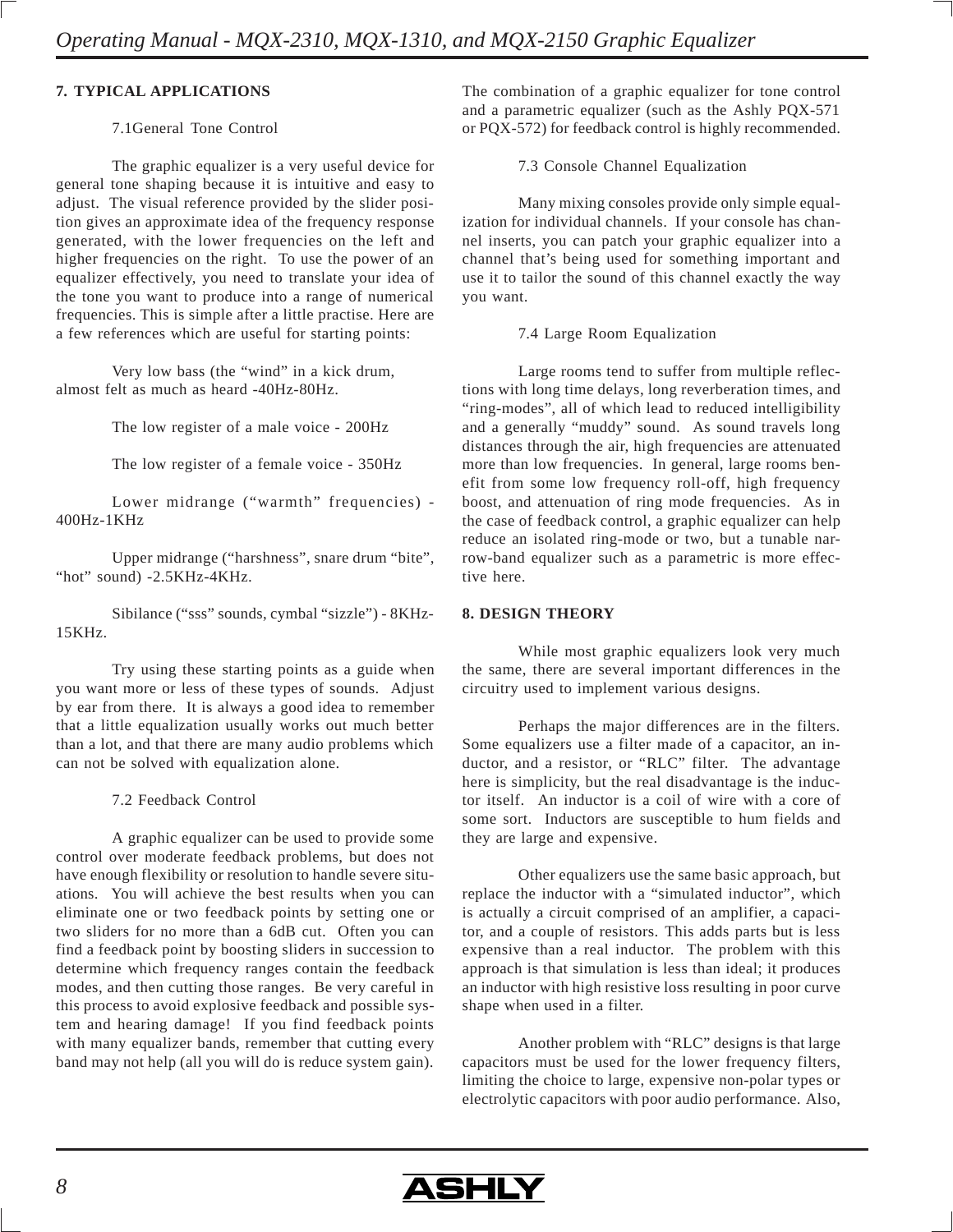when this filter type is combined with a potentiometer to adjust the equalization, the resistance of this pot affects the "Q" of the filter so that a little equalization produces a much broader curve than a lot of equalization.

The other filter approach is a true bandpass filter. This can be made with no inductors and more practical sized capacitors; the "Q" is easily set and remains constant, and the parts count is reasonable. there are several types of bandpass filters suitable for this job. Ashly uses a "Q" enhanced Wein-bridge filter. Because it is a symmetrical design using matched tuning components, the "Q" is easily set and is very stable.

In designing a graphic equalizer, a selection of filter sharpness must be made. More sharpness (higher Q) produces less filter overlap and tighter control over an individual band, but also causes ripple in the frequency response when many filters are boost or cut together to produce a flat response. We feel that the graphic equalizer's primary use is for "voicing" and tone control, and have set our filter sharpness to produce a maximum of 1dB ripple.

The summing system in a graphic equalizer is also important. Since there are a number of filters which combine to produce the overall response, it is important that the filters not interact (they WILL overlap, but the response of one filter should not modify the response of another). Ashly uses an "interleaved" summing system where every other filter uses the same summing amplifier so that adjacent filters never share the same drive and feedback signals. This allows the filters to maintain their natural response.

#### **9. TROUBLESHOOTING TIPS**

9.1 No Audio Output

Check AC power - is the pilot light on? Check in/out connections - are they reversed? Are you sure you have an input signal?

9.2 EQ Controls Do Nothing

Is the master EQ switch in?

The lowest and highest frequency sliders may be beyond the range of the program material or speakers and may produce little or no audible effect.

9.3 Peak Light Flashes or Stays On All the Time

If the peak light flashes, the signal level to the equalizer is too high. Turn down the gain. If it is on all the time, disconnect the input and output cables. If it is still on, the unit must be returned for service.

9.4 Distorted Sound

This will only be caused by too much signal which will show on the Clip LED. If the LED is not flashing, there is an overload somewhere else in the signal path. Adjust the relative gain of each component in your chain to keep everything at a comfortable level.

9.5 Excessive Hum or Noise

Hum will usually be caused by a ground loop between components. Try using the suggested balanced input and output hook-ups if the other pieces of equipment used in conjunction with your equalizer have balanced inputs and outputs.

Noise (excessive hiss) can be caused by insufficient drive signal. Make sure you are sending a nominal 0 dBu line level signal to the equalizer. Most noise problems occur because gain is applied to audio signals too late in the chain. For best performance, apply gain to individual source signals as early as possible, like at the mixer input section. As gain increases, it also boosts the noise content of that signal. Any cumulative noise built up in a mixed signal will only be increased by using an equalizer as a gain device, so make every attempt to operate the equalizer with as little gain as possible.

Note: Unshielded cables, improperly wired connections, and cable with broken strands (shorts, etc.) are the most common problems. Make sure you use good quality cable with connectors soldered firmly on the correct pin. When in doubt, get in touch with your Ashly dealer, or call the Ashly service department at 800-828- 6308 ext.125.

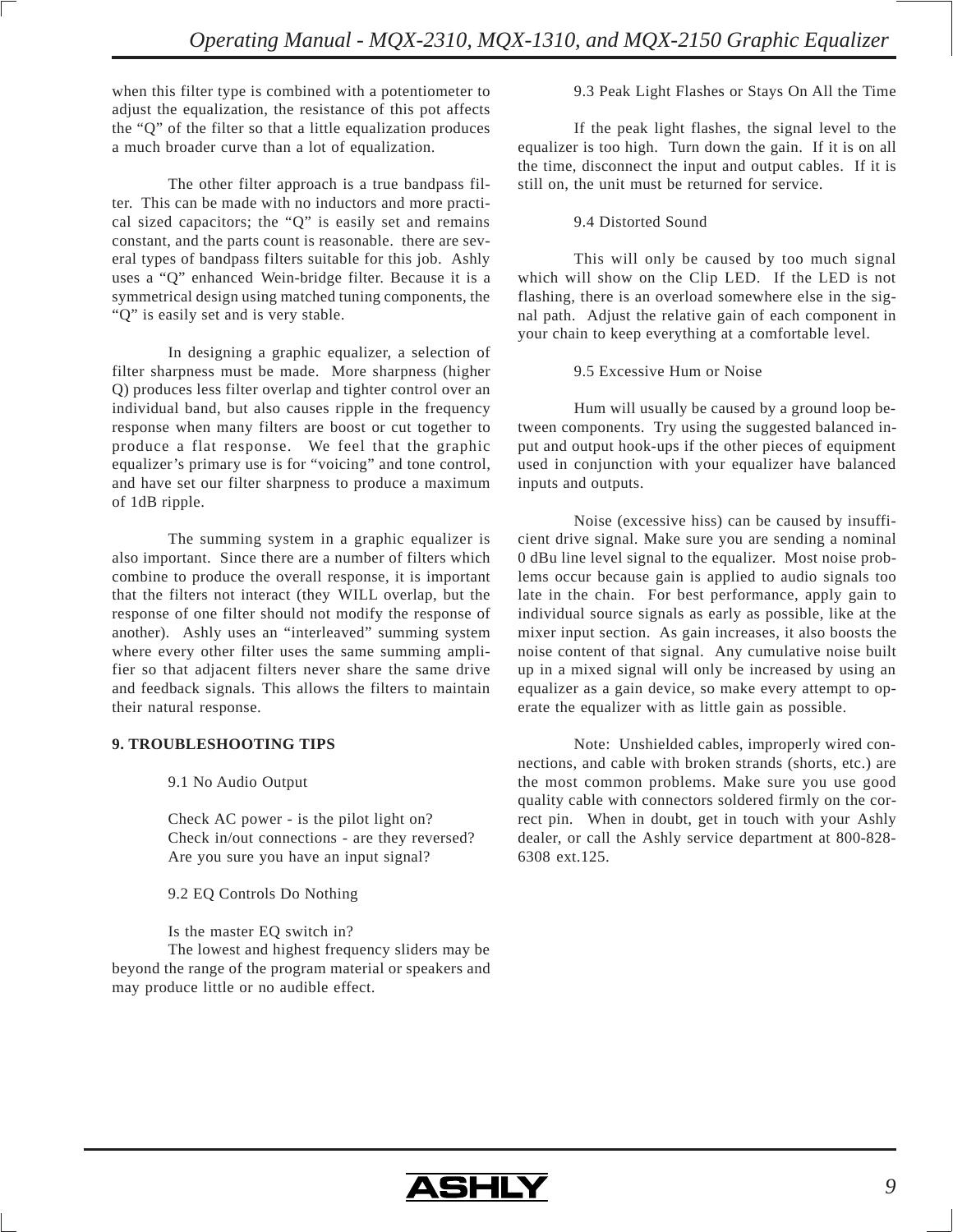### **10. DIMENSIONS**



*Figure 10.1: Dimensional Drawings for MQX Equalizers (MQX-2150 Not Shown)*

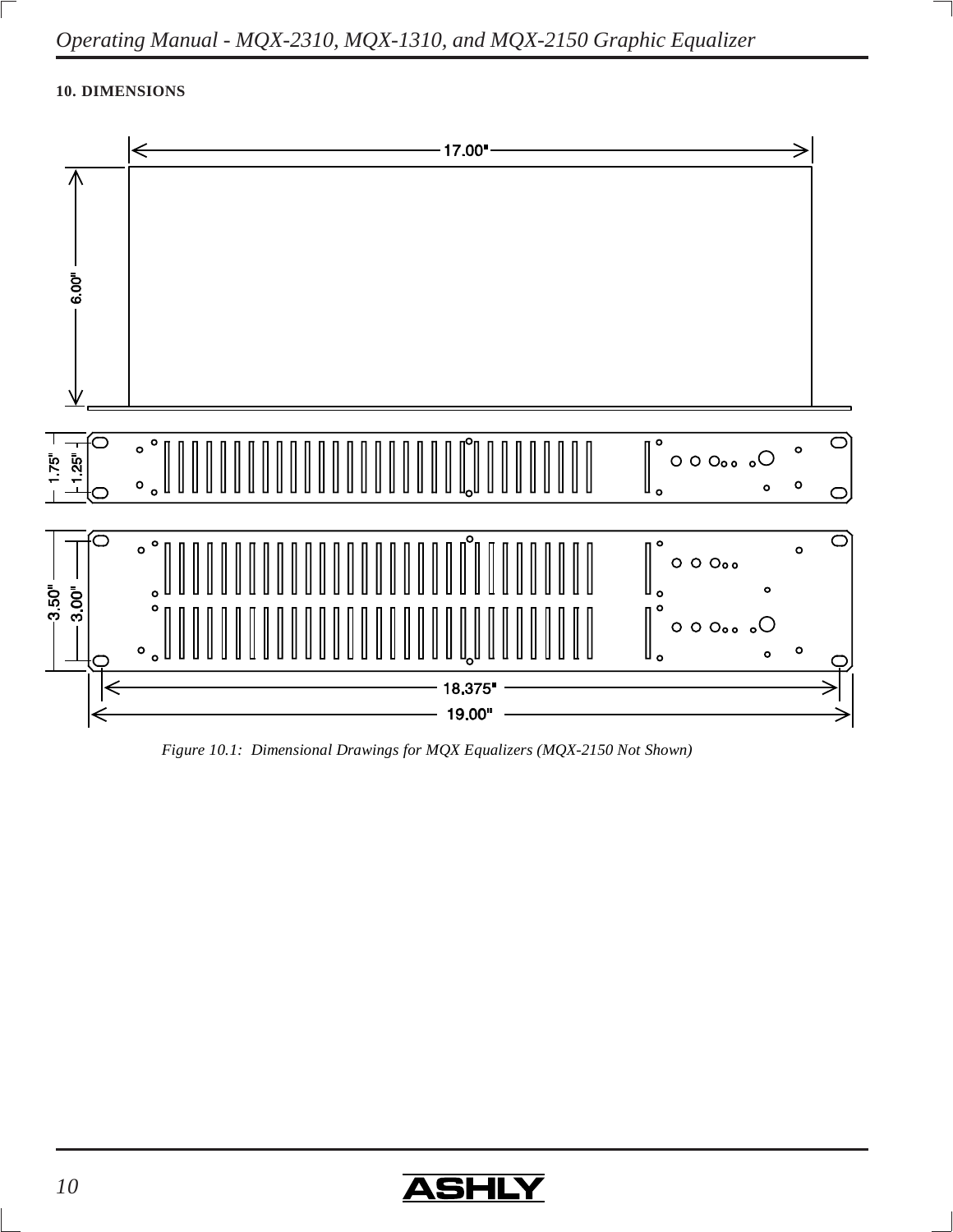#### **11. SPECIFICATIONS**

| <b>Model</b>                                                                                                                                        | <b>MQX2150</b>          | <b>MQX1310</b>                                                         | <b>MQX2310</b> |
|-----------------------------------------------------------------------------------------------------------------------------------------------------|-------------------------|------------------------------------------------------------------------|----------------|
| Input Type  Active Balanced Active Balanced Active Balanced<br>Max. Level  +23dBu +23dBu +23dBu<br>Connectors  1/4" Phone Jack, XLR & Barrier Strip |                         | $10K\Omega$ Unbalanced 10 $K\Omega$ Unbalanced 10 $K\Omega$ Unbalanced |                |
| Output Type  Pseudo-Balanced Pseudo-Balanced Pseudo-Balanced                                                                                        |                         | 100Ω Unbalanced 100Ω Unbalanced 100Ω Unbalanced                        |                |
| Frequency Response  ±.25dB 20Hz-20kHz ±.25dB 20Hz-20kHz ±.25dB 20Hz-20kHz                                                                           |                         |                                                                        |                |
| THD $(20Hz - 20KHz)$ < 01% @ + 20dBu  < 01% @ + 20dBu  < 01% @ + 20dBu<br><i>IM Distortion (SMPTE)</i> <.01% @+20dBu  <.01% @+20dBu  <.01% @+20dBu  |                         |                                                                        |                |
| Output Noise (20Hz-20KHz) . <96dBu (unweighted) <-92dBu (unweighted) <-92dBu (unweighted)                                                           |                         |                                                                        |                |
|                                                                                                                                                     |                         |                                                                        |                |
| $(EQ$ in, all faders flat,<br>$20Hz - 20KHz$                                                                                                        |                         |                                                                        |                |
|                                                                                                                                                     |                         |                                                                        |                |
| Subsonic Filter  18dB/octave @20Hz 18dB/octave @40Hz 18dB/octave @40Hz                                                                              | (Internally Switchable) |                                                                        |                |
| AC Voltage Requirements  90-125VAC, 50-60Hz  90-125VAC, 50-60Hz  95-125VAC, 50-60Hz<br>(240 Available)                                              |                         |                                                                        |                |
|                                                                                                                                                     |                         |                                                                        |                |

Notes: 0dBu = 0.775 Vrms - Pseudo-Balanced Output has balanced output impedance with single ended signal

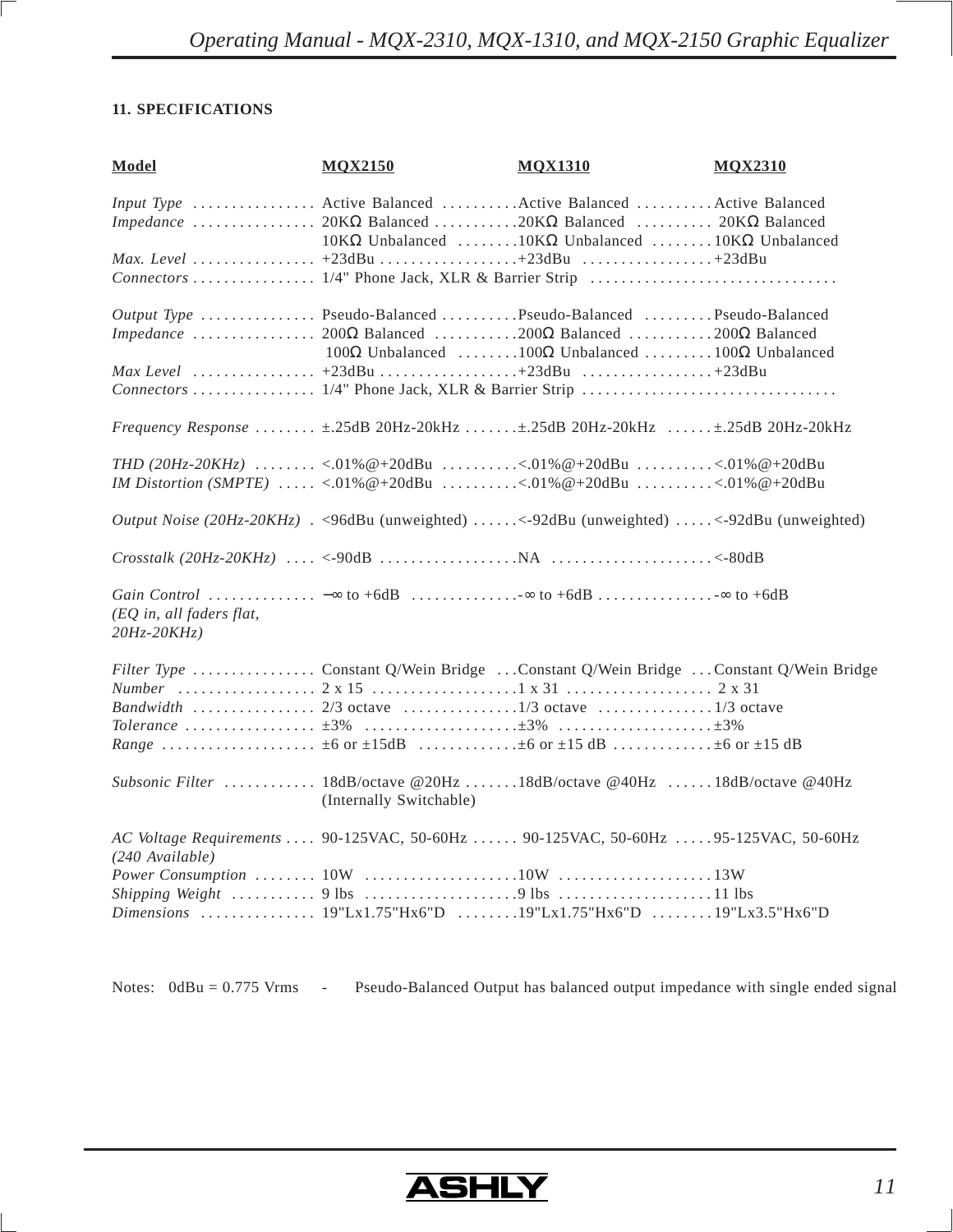#### **12. WARRANTY INFORMATION**

Thank you for your expression of confidence in Ashly products. The unit you have just purchased is protected by a five-year warranty. To establish the warranty, be sure to fill out and mail the warranty card attached to your product. Fill out the information below for your records.

| Dealer's Phone |  |
|----------------|--|
|                |  |

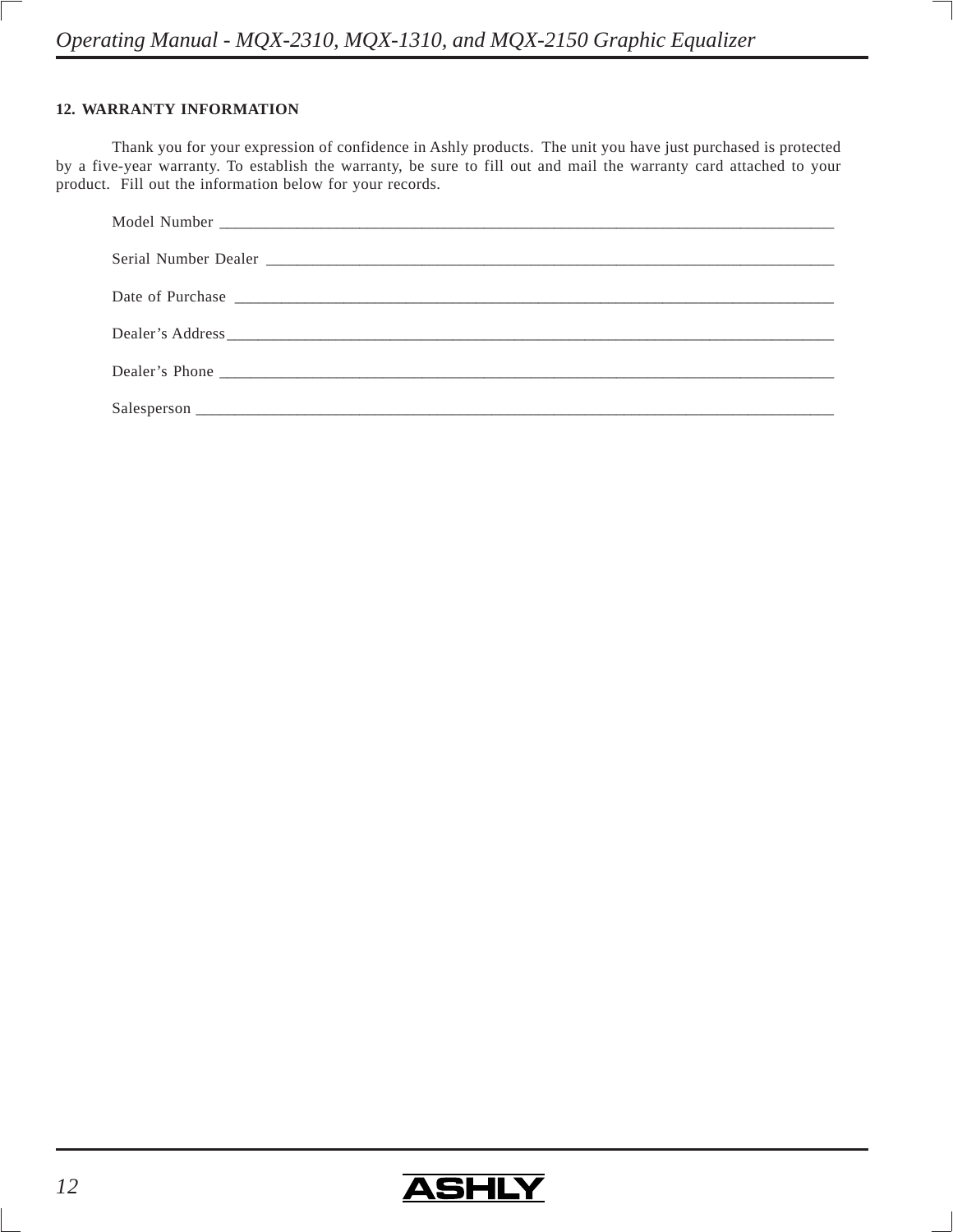## **13. SCHEMATICS**

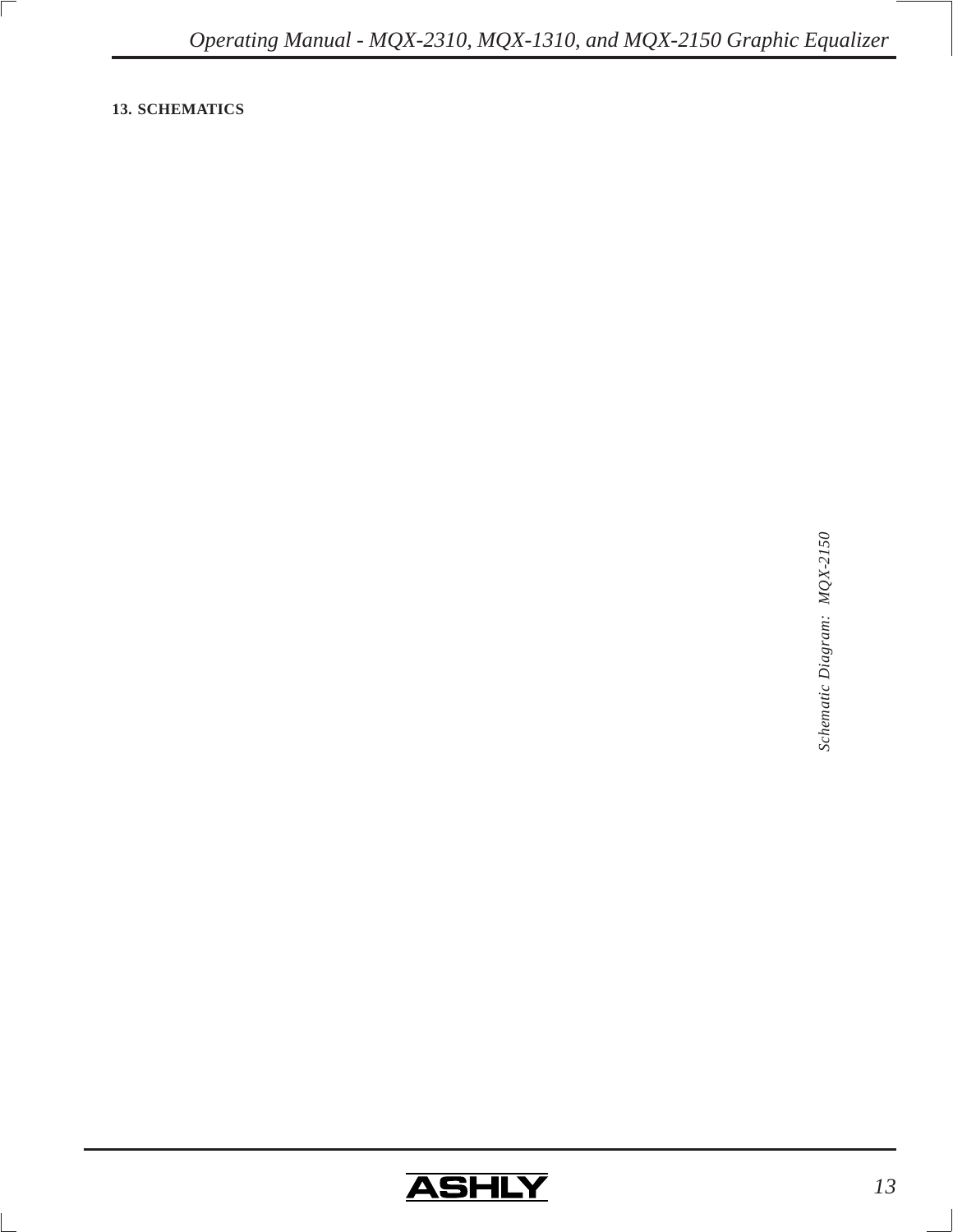*Operating Manual - MQX-2310, MQX-1310, and MQX-2150 Graphic Equalizer*

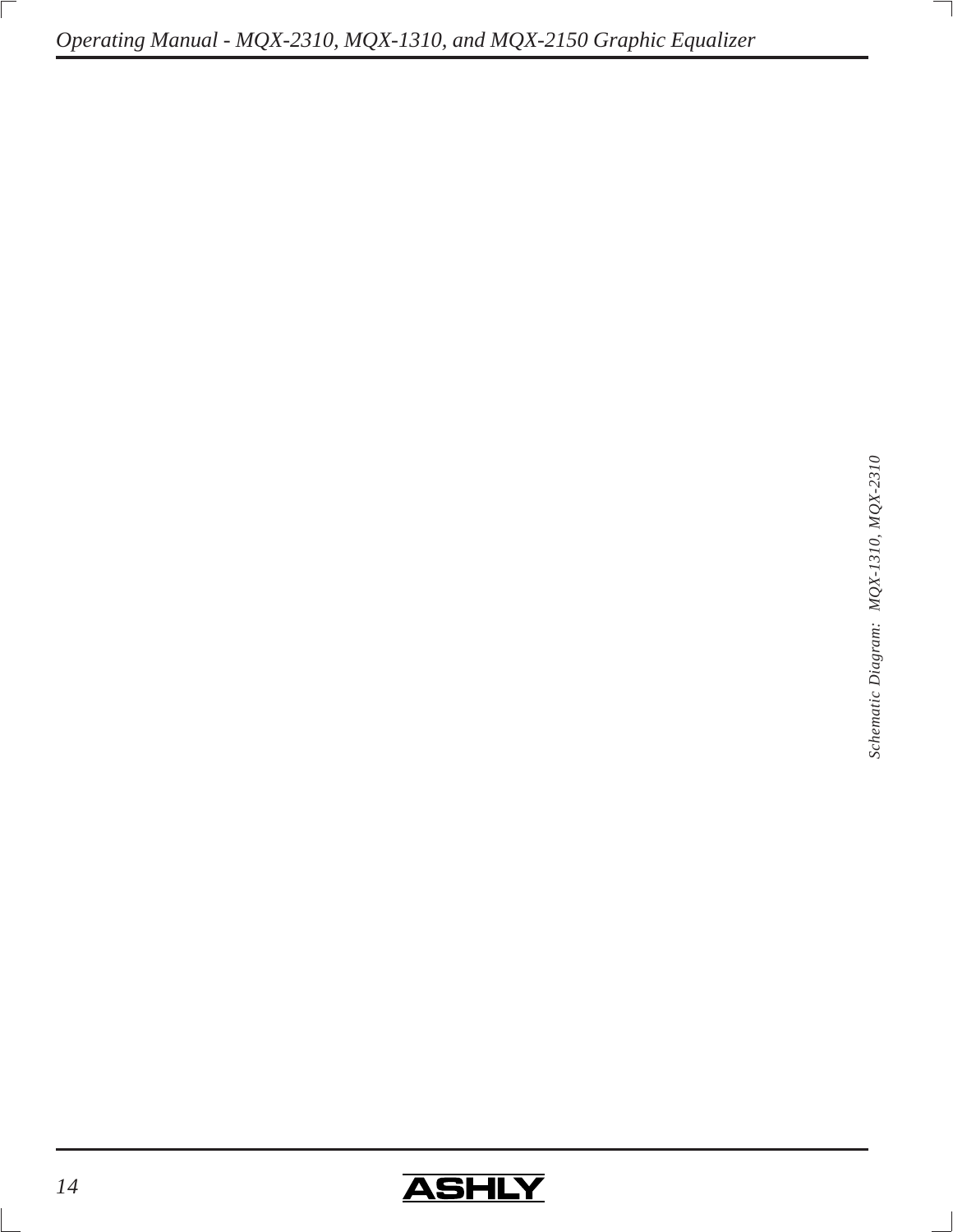